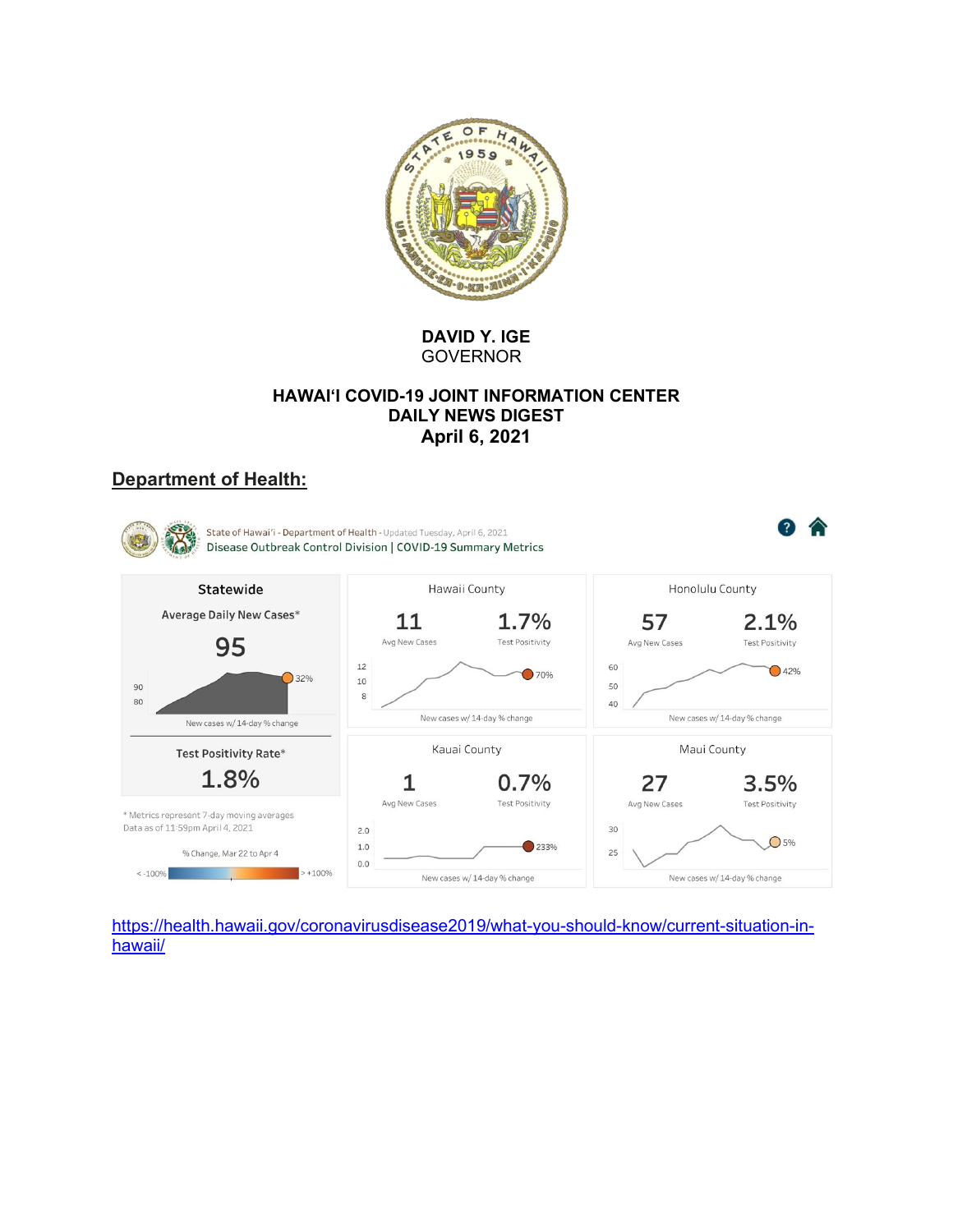## Daily and Weekly Preliminary Vaccine Administration Updates



Daily COVID-19 Vaccine Administation Update, Hawaii 2021 Updated Tuesday, April 6, 2021 (updated daily except Weekends and Holidays)

# Cumulative Doses Administered\*



▲7,005 from previous day  $(4/5/2021)$ 

\*Reflects preliminary reports of doses administered as of 4/5/2021.

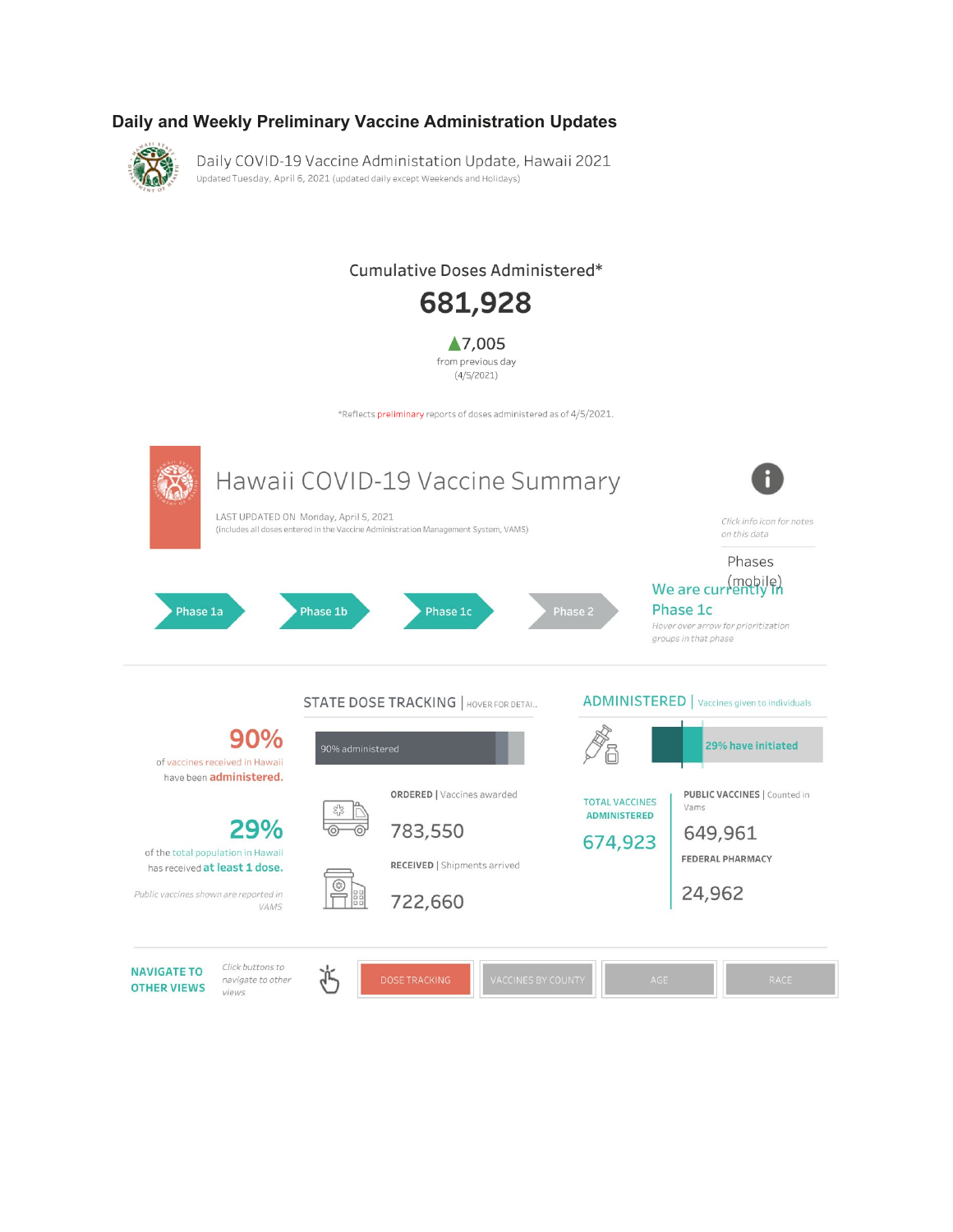## **61 New COVID-19 Cases Reported.**

DOH reports 61 new cases of coronavirus today.

This report includes cases up until Sunday at 11:59 p.m. Full data is posted on the State COVID-19 dashboard and on the DOH Disease Outbreak & Control Division website daily: hawaiicovid19.com/dashboard.

| <b>Island of Diagnosis</b>              | <b>New</b><br><b>Cases</b> | <b>Reported since</b><br>2/28/2020<br>(including new cases) |
|-----------------------------------------|----------------------------|-------------------------------------------------------------|
| O'ahu                                   | 29                         | 23,417                                                      |
| Hawai'i                                 | 3                          | 2,541                                                       |
| Maui                                    | 21                         | 3,012                                                       |
| Kaua'i                                  |                            | 196                                                         |
| Moloka'i                                |                            | 34                                                          |
| Lāna'i                                  | ∩                          | 111                                                         |
| HI residents diagnosed outside of<br>HI | 8                          | 976                                                         |
| <b>Total Cases</b>                      | 61                         | $30,287++$                                                  |
| <b>Deaths</b>                           |                            | 467                                                         |

# **Hawai'i COVID-19 Counts as of 11:59 p.m. April 4, 2021**

*Hospitalizations as of 8:30 a.m. on 4/5/21 – Hawai'i-3, Maui 18, O'ahu-22, Kauaʻi-0 ++ As a result of updated information, one cases on Oʻahu and one case from Hawai'i Island were removed from the* 

COVID-19 Cases By Residence Status and Travel History, Hawaii 2021

*counts.* 



\*Includes all cases diagnosed in the state (residents, non-residents, and military);

Excludes residents diagnosed out-of-state. Data as of 11:59 pm Saturday, April 3, 2021

Date Filter From 7/16/2020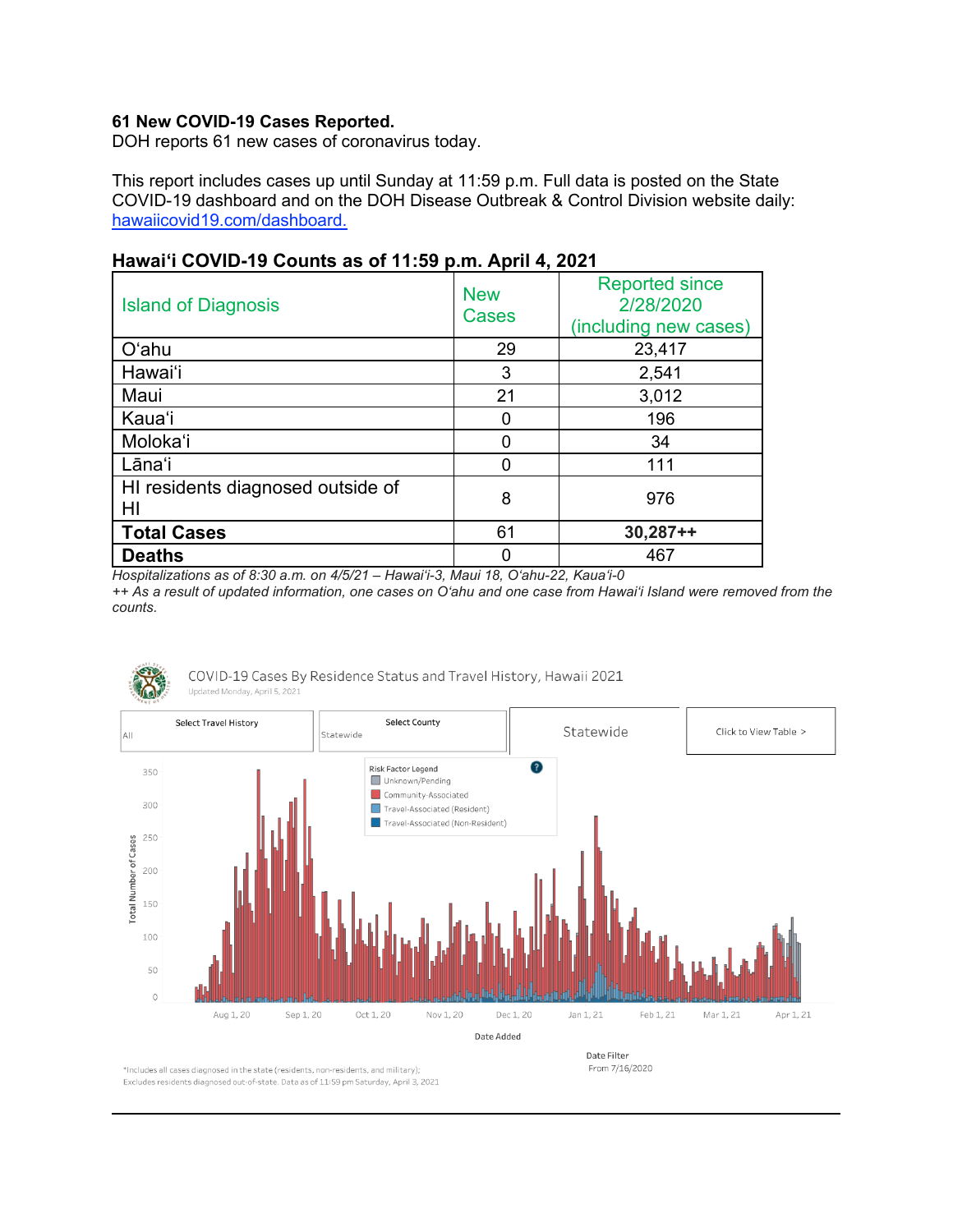# **Department of Public Safety:**

## **Statewide Inmate Testing Continues**

COVID-19 testing is continuously being conducted statewide at all facilities. The Maui Community Correctional Center (MCCC) reports three (3) inmate recoveries. The total active inmate cases dropped to two (2) and the total recovered increased to 92. There are no MCCC inmates in the hospital. The two (2) Women's Community Correctional Center employees who were out due to COVID have been cleared to return to work. All facilities are clear of active positive employees. The O'ahu Community Correctional Center reports 46 negative inmate test results. For more information on PSD's planning and response efforts to COVID-19: <http://dps.hawaii.gov/blog/2020/03/17/coronavirus-covid-19-information-and-resources/>

## **Hawaiʻi Tourism Authority:**

## **22,266 Passengers Arrive on Monday**

Yesterday, a total of 22,266 people arrived in Hawai'i from out of state. A total of 16,267 people indicated they came to Hawai'i for vacation. There were also 1,664 returning residents. The trans-Pacific passenger arrival data is derived from data provided by the Safe Travels digital system.

| Apr 5                          | Honolulu<br>(HNL) | Kahului<br>(OGG) | Kona<br>(KOA) | Hilo<br>(1TO) | Līhu'e<br>(LIH) | Grand<br>Total |
|--------------------------------|-------------------|------------------|---------------|---------------|-----------------|----------------|
| Airline Crew                   | 498               | 265              | 107           | 0             | 49              | 919            |
| Connecting Flight (Transit)    | 558               | 69               | U             | Ω             | 10              | 637            |
| Corporate Meeting              | 11                | 25               | 8             |               | 2               | 46             |
| <b>Essential Worker</b>        | 190               | 55               | 20            | Ω             | 9               | 274            |
| Honeymoon                      | 39                | 48               |               | Ω             | 5               | 99             |
| Incentive Trip                 |                   | 8                |               | Ω             | 0               | 9              |
| Intended Resident              | 93                | 22               | 9             |               | 3               | 127            |
| Military or Federal Government | 174               | 0                | 5             |               |                 | 180            |
| Other                          | 46                | 21               | 15            |               | 6               | 88             |
| <b>Other Business</b>          | 106               | 47               | 21            | Ω             | 19              | 193            |
| Pleasure/Vacation              | 6.781             | 6,111            | 2,189         | 0             | 1,186           | 16,267         |
| Returning Resident             | 1.105             | 263              | 192           | Ω             | 104             | 1,664          |
| Sports Event                   | 5                 | 0                | Ω             | Ω             |                 |                |
| To Attend School               | 22                | 0                | 2             | Ω             | 0               | 24             |
| To Get Married                 | 8                 | 9                | 2             | Ω             | 0               | 19             |
| Visiting Friends or Relatives  | 1.138             | 273              | 215           | 0             | 89              | 1.715          |
| <b>Grand Total</b>             | 10.775            | 7.216            | 2,792         | $\Omega$      | 1.483           | 22,266         |

Reason for Trip by Arrival Airport - Transpacific Screened Passengers

To view more: [https://www.hawaiitourismauthority.org/covid-19-updates/trans-pacific](https://www.hawaiitourismauthority.org/covid-19-updates/trans-pacific-passenger-arrivals/)[passenger-arrivals/](https://www.hawaiitourismauthority.org/covid-19-updates/trans-pacific-passenger-arrivals/)

# **Helpful Resources**

# **Trusted Testing and Travel Partners:**

The state of Hawai'i only accepts Nucleic Acid Amplification Test (NAAT) from a certified Clinical Laboratory Improvement Amendment (CLIA) lab test results from Trusted Testing and Travel Partners. For the full list of domestic trans-Pacific, inter-county, international and airline partners, or information on how to become a Trusted Testing Partner, go to: <https://hawaiicovid19.com/travel-partners/>

## **Safe Travels Hawai'i Program:**

Program overview: <https://hawaiicovid19.com/travel/> FAQs: <https://hawaiicovid19.com/travel/faqs/>